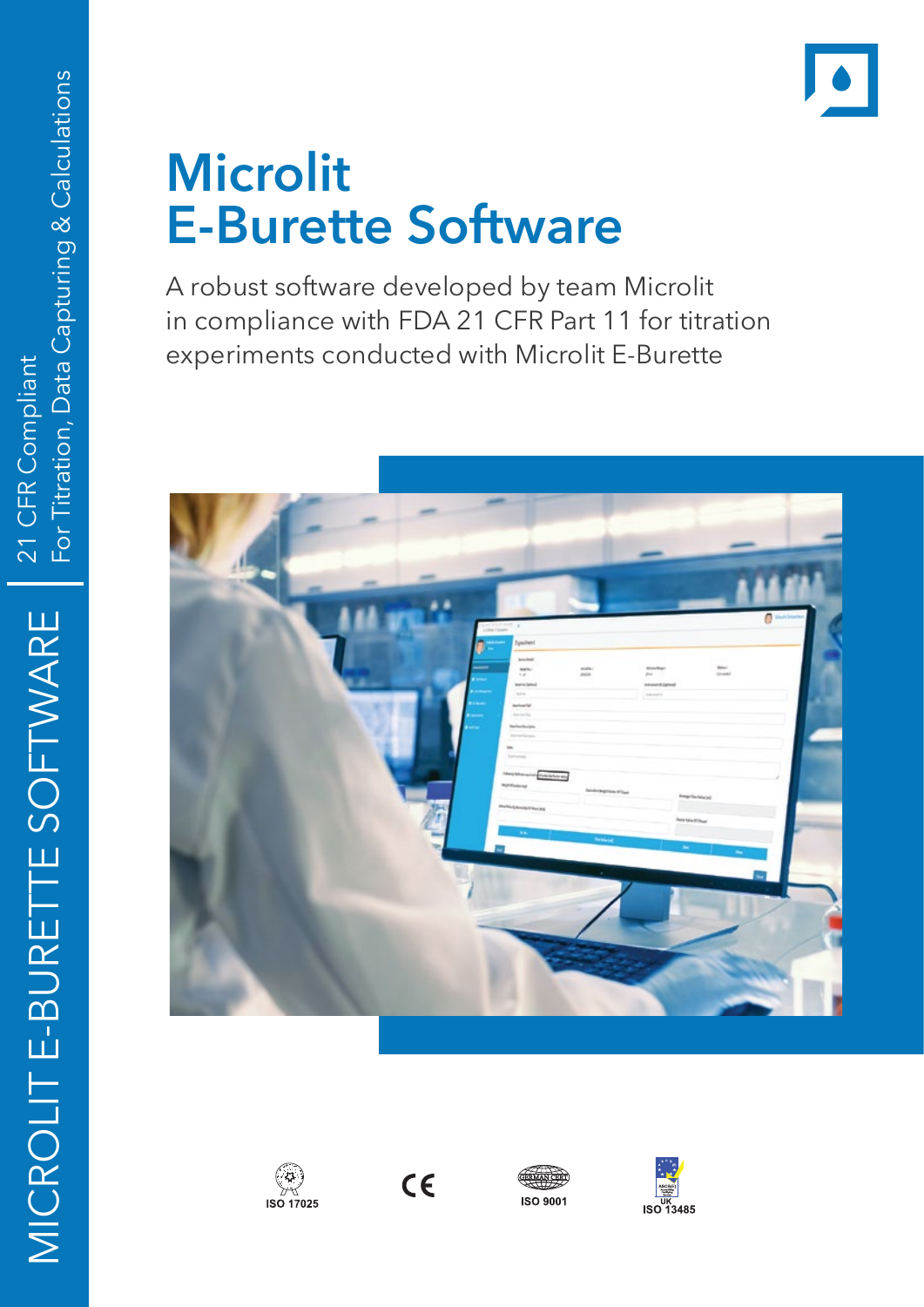#### **What is FDA 21 CFR Part 11?**

Considering the growing shift to digital record-keeping, the FDA (Food and Drug Administration, USA) introduced 21 CFR Part 11 (Code of Federal Regulations) in 1997 outlining guidelines on the usage of electronic documentation and electronic signatures. It was designed to help **pharmaceutical, healthcare and other biological & drug manufacturers** regulate the administration of their electronic records by:

- Knowing how to operate computer software and carry out basic troubleshooting
- Storing electronic records securely with indisputable electronic signatures
- Tracing data changes and preventing/detecting falsified records through audit trails

Microlit understands that electronic record-keeping is now a common industry practice. Therefore, it's critical to ensure the security and integrity of the stored data with the help of a software solution that complies with the strict regulations of FDA 21 CFR Part 11.

#### **Presenting the Microlit E-Burette Software**

We've always upheld the importance of maintaining the validity, reliability and authenticity of the experiments conducted with our high precision liquid handling equipment. In line with this thinking, we're glad to present the all-new Microlit E-Burette Software developed in compliance with FDA 21 CFR Part 11 after 12 months of intensive R&D.

As users, you will now be able to create titration experiments as electronic records on the software and directly transfer E-Burette readings to it. Based on the inputs and the readings received, the software will automatically compute the molarity/normality of the analyte. Additionally, the integrity of the stored data will always stay protected as per the regulations laid down by the FDA.

**MCROLD** 

# MICROLIT **E-BURETTE**

### **with 3 Calibrated Pre-set Speeds**

Microlit E-Burette, a state-of-the-art burette, offers sophisticated features like Motor Controlled Piston Movement, a touch-enabled Control Panel with Graphical User Interface (GUI), and 3 Calibrated Pre-Set Speeds to perform highly accurate titrations. For more product info, scan this QR code:

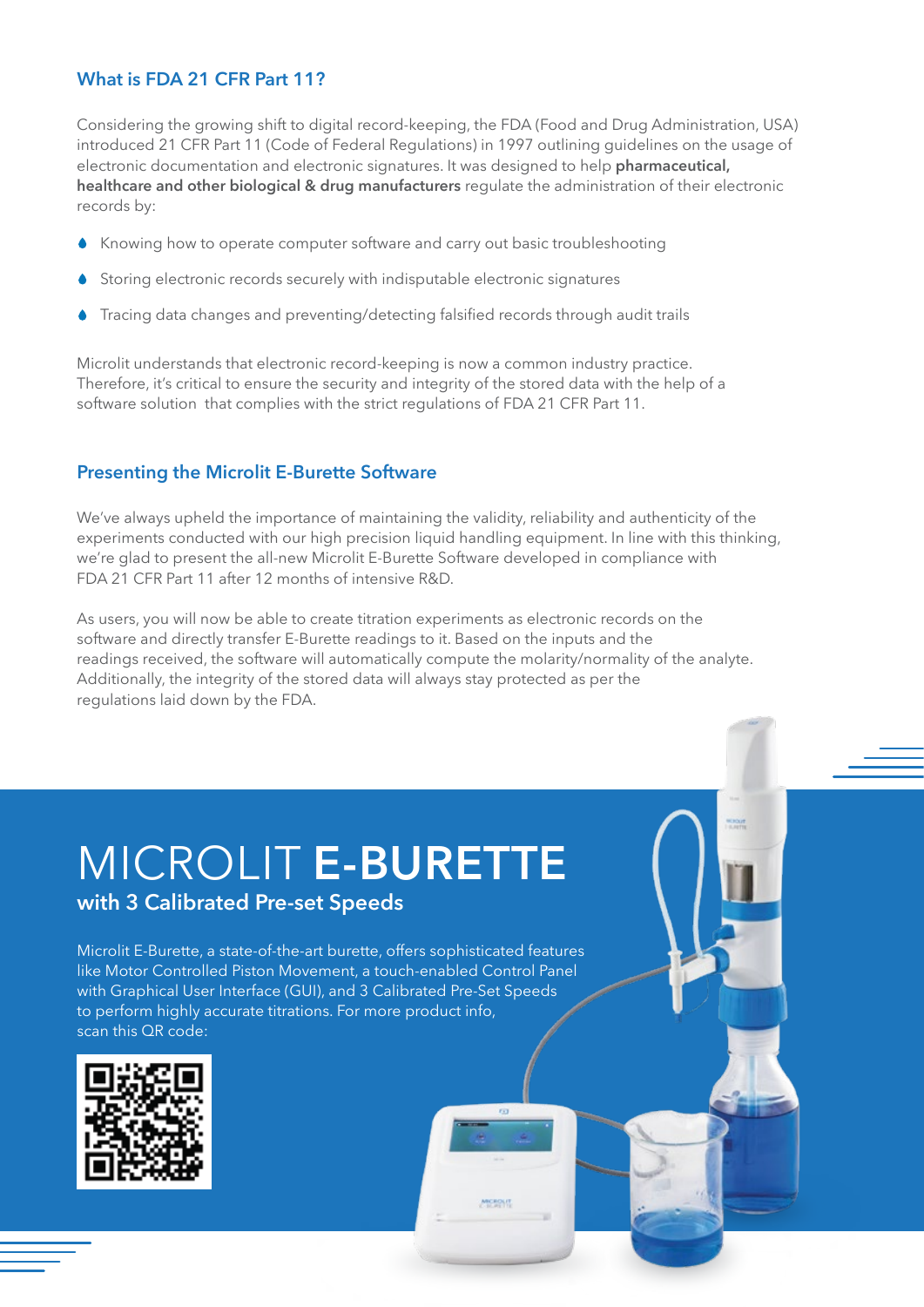#### **Exciting Features & Benefits**



#### **MULTI STEP AUTHENTICATION** *An additional layer of security*

In line with our intent to build infallible security mechanisms, a user is required to pass through a multi-step authentication process to operate the software and access the data.



#### **AUDIT TRAIL**

*An eye on every activity*

From user login/logout to the creation of a new experiment, the software records every user activity in an audit trail. It is completely secure and can only be accessed by permitted users.



#### **DATA AUTHENTICITY** *Complete safety and privacy*

The software keeps the data safe via a sturdy security mechanism involving multiple authentication checks, audit trails, non-editable electronic records, and more. Also, Microlit cannot access the data stored on your instance of the software: You have complete control over your organisation's database.





Once recorded, the titration experiment data cannot be edited. This makes it 100% reliable, credible and authentic.



#### **USER INTERFACE** *Intuitive and easy to grasp*

The software interface has been designed to maximise user convenience. With an intuitive design and easy navigation, you will understand how to operate it in no time.



### **TITRATION CHOICES** *Versatility at its best*

The software gives you the option to perform the titration experiment of your choice - Volumetric Titration or Assay Titration further enhancing user comfort.

#### **Industrial Applications**

The Microlit E-Burette Software designed in compliance with FDA 21 CFR Part 11 is immensely advantageous for **Pharmaceutical Companies** carrying out electronic record-keeping.

#### **System Requirements**

- Currently compatible with Windows Operating System
- Require a reliable and secure LAN or wireless network

#### **ORDERING INFORMATION**

| S. No. | Description                                                                | Model No.     |
|--------|----------------------------------------------------------------------------|---------------|
|        | Server setup & one client licence                                          | $TI - SW - S$ |
| 2      | Additional client licence<br>(required for each additional computer setup) | $TI$ - SW - C |